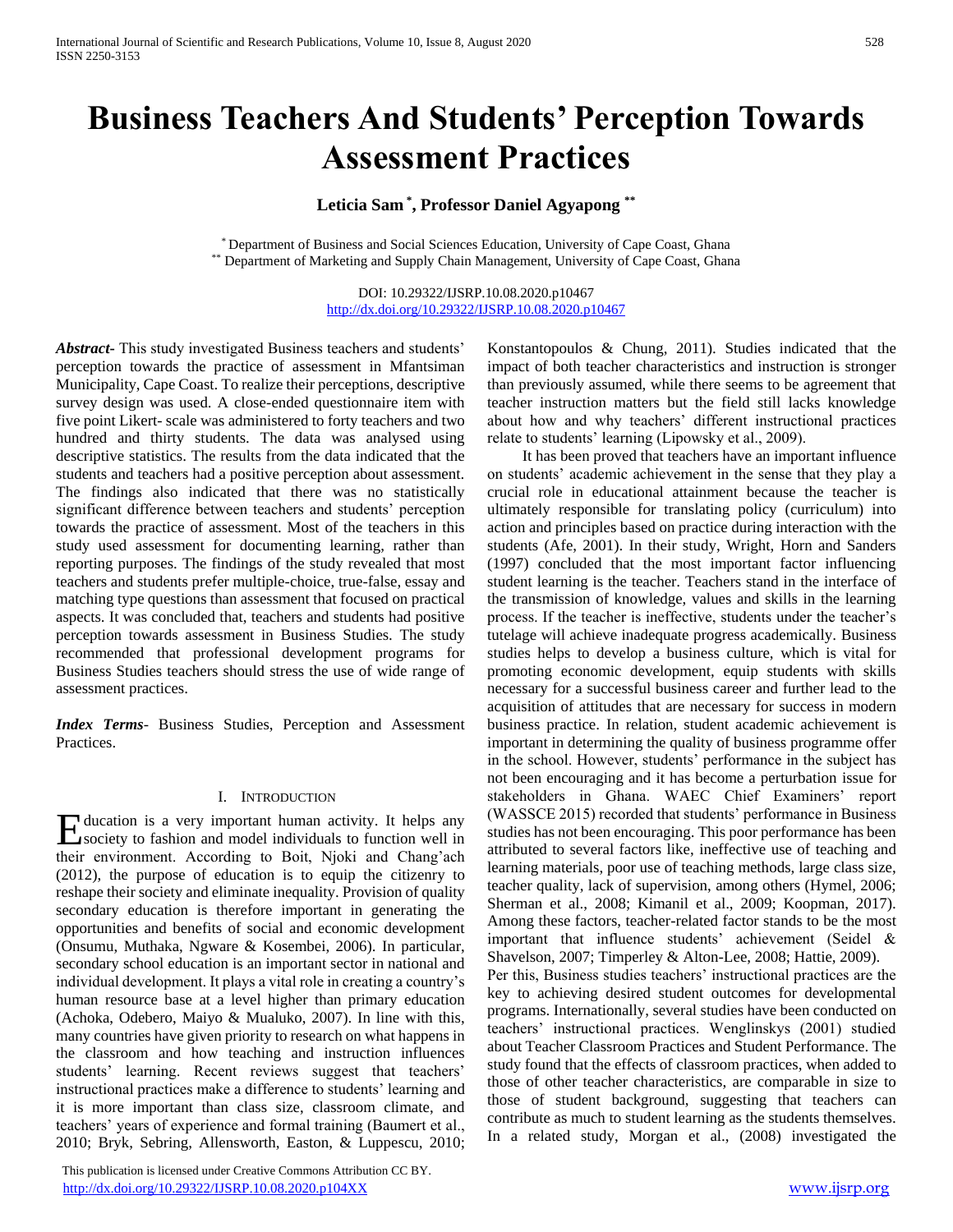instructional practices that most helped first Grade Teachers with and without mathematics difficulties. Their study revealed that the largest predicted effect for a specific instructional practice was for routine practice and drill.

 In Ghana, several studies have been conducted on factors influencing students' academic performance. Davis & Agbenyega, (2012) investigated the language policy and instructional practice dichotomy. Their study revealed that qualitative analysis of the results revealed what appeared to be gaps between what the policy says and what the research participants do in their schools. In a related study, Donkor & Asante (2015) investigated the Instructional Leadership of Basic Schools in Ghana. They found that supervision, evaluation, and direct personal support activities were found to be more dominant in the basic schools than curriculum planning, organization and delivery. Mensah (2012) conducted a study on factors that influence the performance in general knowledge in art of senior high school students. It was revealed that the reasons for school A's success at WASSCE is as a result of the availability of teaching learning resource, high teacher competency, experienced teachers; and the attraction and admission of high performance BECE applicants into the Visual Arts and Art-related departments. Also Adane (2013) conducted a study on factors affecting low academic achievement of pupils in Kemp Methodist junior high school in Aburi. The study revealed that the issue particular to Kemp Methodist junior high School (low academic achievements of pupils) was attributed to teachers, school environment, parents and the pupils themselves.

 However, it appears that these studies were conducted on other subjects such as mathematics, languages, science, and general knowledge in arts, among others in the senior high school. It appears that only a little study has been conducted on business teachers' instructional practices and how they relate to student academic performance. It is against this background that this study was conducted to examine the relationship that exists between instructional practices and students' achievement in business in Komenda/Edina /Eguafo /Abrem Municipal (KEEA).

# II. LITERATURE REVIEW

# **Element of Instructional Practices**

 **Pedagogical Content Knowledge:** Shulman (1987) defined Pedagogical content knowledge as teachers' interpretations and transformations of subject-matter knowledge in the context of facilitating student learning. He further proposed several key elements of pedagogical content knowledge: (1) Content knowledge; (2) Understanding of students conceptions of the subject; (3) General pedagogical knowledge; (4) Curriculum knowledge; (5) Knowledge of educational context; and (6) Knowledge of the purposes of education. Pedagogical Content Knowledge is the integration of subject expertise and skilled teaching of that particular subject (Shulman, 1986). It is an idea rooted in the belief that teaching requires considerably more than delivering subject content knowledge to students, and that students' learning is considerably more than absorbing information for later accurate regurgitation (Loughran, 2012). Several studies have been conducted on the relationship between pedagogical content knowledge and students' academic achievement.

 This publication is licensed under Creative Commons Attribution CC BY. <http://dx.doi.org/10.29322/IJSRP.10.08.2020.p104XX> [www.ijsrp.org](http://ijsrp.org/)

 Staub et al., (2002) in a longitudinal study of 496 students in 27 self-contained German elementary school classrooms, measured the performance in mathematical word problems and arithmetic tasks at the end of Grades 2 and 3. Their findings showed that a cognitive constructivist orientation was associated with larger achievement gains in mathematical word problems. Moreover, teachers with a direct transmission view were not more successful than teachers with a cognitive constructivist orientation in fostering students' computational proficiency. Hill et al., (2008) drawing on the work of Shulman (1986), presented a conceptualization of the pedagogical content knowledge and content knowledge of secondary-level mathematics teachers. They described the theory-based construction of tests to assess these knowledge categories and the implementation of these tests in a sample of German mathematics teachers (N=198). Analyst investigated whether pedagogical content knowledge and content knowledge can be distinguished empirically, and whether the mean level of knowledge and the degree of connectedness between the two knowledge categories depends on mathematical expertise. Findings showed that mathematics teachers with an indepth mathematical training (i.e., teachers qualified to teach at the academic-track Gymnasium) outscore teachers from other school types on both knowledge categories and exhibit a higher degree of cognitive connectedness between the two knowledge categories. Park et al., (2012) researched on teachers' professionalism and professional development and its increase in the last two decades. A main focus of this line of research has been the cognitive component of teacher professionalism, i.e., professional knowledge. Most of the previous studies on teacher knowledge such as the Learning Mathematics for Teaching (LMT) (Hill et al. [2004\)](https://link.springer.com/article/10.1007/s11092-013-9157-y#CR36), the Professional Competence of Teachers, Cognitively Activating Instruction, and Development of Students´ Mathematical Literacy (COACTIV) (Baumert et al[. 2010\)](https://link.springer.com/article/10.1007/s11092-013-9157-y#CR8), and the Mathematics Teaching in the 21st Century (MT21) (Schmidt et al. [2007\)](https://link.springer.com/article/10.1007/s11092-013-9157-y#CR60) studies have been conducted in the field of mathematics teachers' pedagogical content knowledge (PCK) and content knowledge (CK). In particular, this study describes a method to develop reliable, objective, and valid instruments measuring teachers' CK and PCK in four steps by the use of empirical data of students. Additionally, the study explored whether CK and PCK might be measured as separate knowledge categories by using a paper-and-pencil test. This paper presents a theoretical model that guides test development and provides steps to develop and validate the instruments. This suggests that the new instruments (paper-and-pencil test) can be used in combination with classroom observations to examine teaching quality and further its relation to student learning. According to Fischer et al., (2012) teachers' professional knowledge is assumed to be a key variable for effective teaching. As teacher education has the goal to enhance professional knowledge of current and future teachers, this knowledge should be described and assessed. They designed a test instrument to assess the professional knowledge of physics teachers  $(N=186)$ . A model describing the relationships between these three dimensions of professional knowledge was created to inform the design of the tests used to measure CK, PCK, and PK. In this paper, they described the model with particular emphasis on the PCK part, and the subsequent PCK test development and its implementation in detail. They reported different approaches to evaluate the PCK test, including the description of content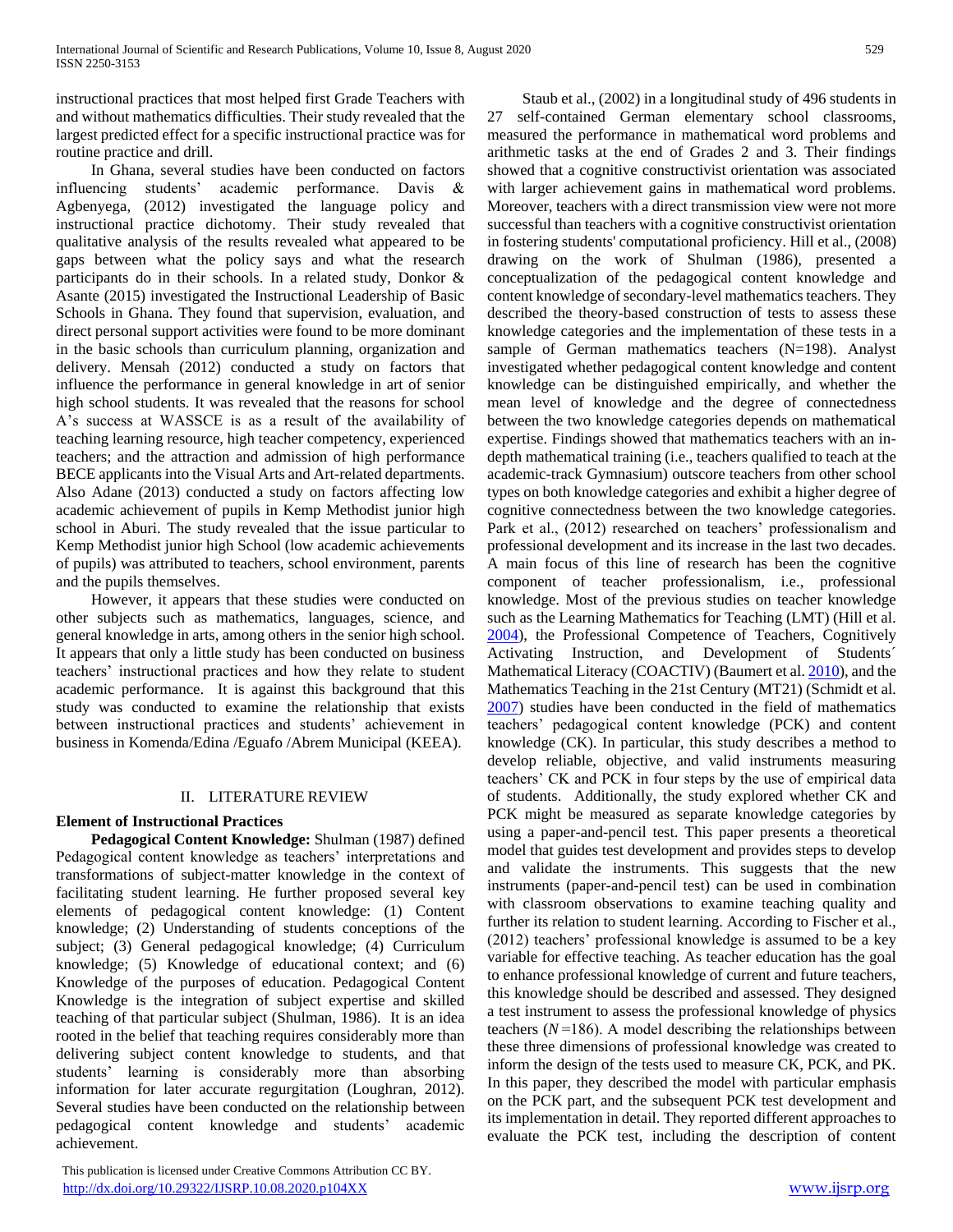validity, the examination of the internal structure of professional knowledge, and the analysis of construct validity by testing teachers across different school subjects, teachers from different school types, pre-service teachers, and physicists. Their findings demonstrate that PCK test results could distinguish physics teachers from the other groups tested. The PCK test results could not be explained by teachers' CK or PK, cognitive abilities, computational skills, or science knowledge.

# **Teacher-student engagement**

 Teacher-student engagement is concerned with the interaction between the time, effort, and other relevant resources invested by both students and their institutions intended to optimize the student experience and enhance the learning outcomes and development of students and the performance, and reputation of the institution (Trowler, 2010). Willms et al., (2007) conducted a study on the relationships between students' engagement and academic performance. The study examined the extent to which students' engagement is associated with experimental and traditional measures of academic performance. The significance of the study is to explore possible strategies for improving school teachers' motivation. Many measures of students' engagement were linked positively with such desirable learning outcomes as critical thinking and grades, although most of the relationships were weak in strength. Students' performance remains at top priority for educators. It is meant for making a difference locally, regionally, nationally and globally. It is suggested that school administrators and teachers plan for a more conducive atmosphere and meaningful learning activities. Different age groups and genders among students need to be addressed differently to create a better learning environment in accordance with their emotional, psychological and cognitive development. In a developing country such as Nigeria, Students' engagement in school activities is a major factor in determining students' success in education, hence, the teachers need to undergo teacher training courses to obtain the necessary skill to dynamically engage students in classroom activities.

Steele (2003) examined the relationship between student engagement and academic performance, using U.S. data of the Program for International Student Assessment 2000. The sample comprised 3,268 fifteen-year-old students from 121 U.S. schools. Multilevel analysis showed that behavioral engagement (defined as effort and perseverance in learning) and emotional engagement (defined as sense of belonging) significantly predicted reading performance. The effect of emotional engagement on reading performance was partially mediated through behavioral engagement. Findings from the study suggested that educators, policy makers, and the research community need to pay more attention to student engagement and ways to enhance it.

### III. RESEARCH QUESTIONS

 In order to address the problem, the following research questions guided the study:

1. What is the relationship between teachers' pedagogical content knowledge and students' academic performance in business?

2. What is the relationship between teacher engagement of students in learning and student academic performance in business?

#### IV. RESEARCH METHODS

 The researcher employed correlational design to examine the relationship that exists between Teachers' Instructional Practices (Pedagogical Content Knowledge, Instructional Resources, and Student engagement) and Students' Achievement in Business Education in the Public Senior High Schools in KEEA Municipal. The population of the study was all business students in the three public Senior High Schools in KEEA Municipal. The study specifically included only SHS 2 and SHS 3 students reading Business in these three public senior high schools because they have much experience in learning of Business, and have classroom experience of the instructional practices of their teachers and how they relate to their academic achievement. Therefore only 450 students were accessible to the researcher, during the 2018/2019 academic year.

 The sample frame for the study was all Business form two and three students within KEEA municipal. A sample size of 135 was used. This sample size is 30% of the estimated accessible population. This was in line with the suggestion of Gay as cited in Gyimah and Duodo (2005) that, for quantitative studies, a sample size of 10% - 30% of the population is sufficient for generalization purposes.

| Table 1- Population and Sample size of estimated respondents |  |  |  |  |  |  |  |  |  |  |  |
|--------------------------------------------------------------|--|--|--|--|--|--|--|--|--|--|--|
|--------------------------------------------------------------|--|--|--|--|--|--|--|--|--|--|--|

| Name of Schools           | Population Size<br>(N) | Sample Size (n) |
|---------------------------|------------------------|-----------------|
| Komenda                   | 146                    | 44              |
| Sec/Tech                  |                        |                 |
| Eguafo-Abrem              | 153                    | 46              |
| <b>SHS</b>                |                        |                 |
| Edinaman SHS              | 151                    | 45              |
|                           |                        |                 |
| Total                     | 450                    | 135             |
| Source: Field data, 2018. |                        |                 |

 $r$ ield data, 2018

 A proportional allocation was used to determine and allocate the number of students from each school because the total number of students within the school was unequal. The sample was selected using probability sampling method, particularly simple random sampling technique (fish-bowl technique). This method was used to give each student an equal chance of being selected.

 A Self-Developed questionnaire was used to collect data from Business students. The questionnaire was a close-ended type having five-point Likert scale labeled: strongly disagree (a value of 1), disagree (a value of 2), Neutral (a value of 3) agree (a value of 4) and strongly agree (a value of 5). The Likert scale gauges the degree to which there is agreement or disagreement with the statement representing a common issue. The questionnaire contained four sections; A, B, C and D. Section 'A' of the questionnaire sought the demographic data of the students. Sections 'B' sought to find answers to research question 1, Section 'C' found answers to research question 2 and the last section found answers to research question 3. The survey technique was used because it is an effective tool which enables large scale numerical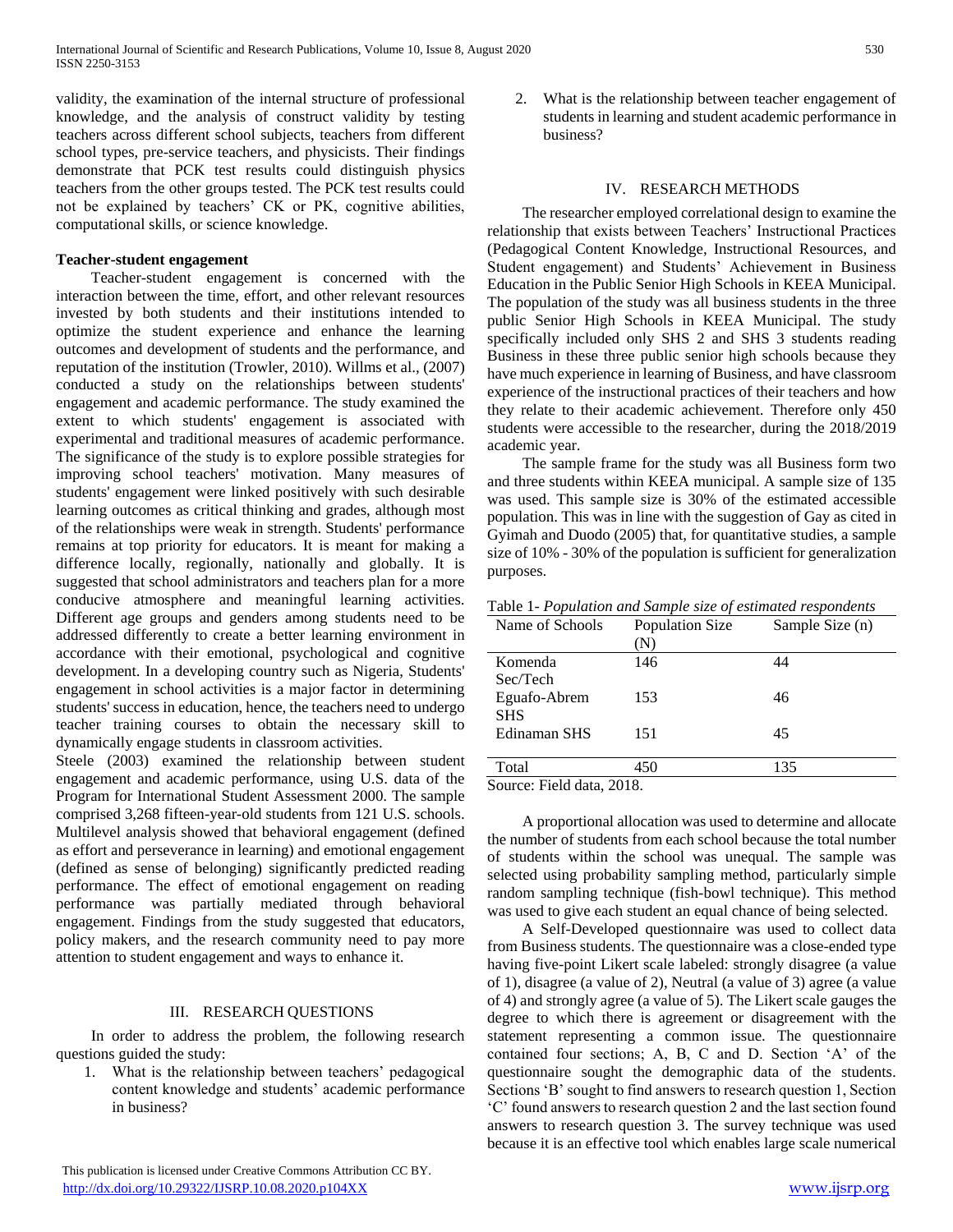data to be obtained over a short period of time and can also be easily administered.

 Data collected from the field was coded, edited, keyed into SPSS version 22. The data was processed using SPSS. The data was analyzed using only inferential statistics (correlation).

| Table 2- Data Analysis Plan |  |  |  |
|-----------------------------|--|--|--|
|                             |  |  |  |

| Research          | <b>Tools for Data</b> | Tools for   |
|-------------------|-----------------------|-------------|
| Question          | Collection            | Analysis    |
| <b>Ouestion 1</b> | Questionnaires        | Pearson     |
|                   |                       | Correlation |
| <b>Ouestion 2</b> | <b>Ouestionnaires</b> | Pearson     |
|                   |                       | Correlation |

### V. RESULTS OF THE STUDY

 Research Question One: What is the relationship between teacher pedagogical content knowledge and students' academic performance in business?

 The research question one sought to find out the relationship between Teacher Pedagogical Content Knowledge and Students' Performance. In order to answer this research question, a five point likert-scale questionnaire was administered to students in the selected public Senior High Schools in the KEEA Municipal. The performance of students in Business in 2017/2018 academic year was also obtained in these selected schools. A correlation analysis was made to help predict the relationship between teacher pedagogical content knowledge and students' academic performance.

# Table 5-*Relationship between Pedagogical Content Knowledge and Students' Academic Performance*

| Statement                                     | Correlation  |
|-----------------------------------------------|--------------|
|                                               | co-efficient |
| Teacher's way of teaching shows that the      |              |
| lesson was planned before coming to class     | $-0.009$     |
| Teacher introduces the lesson well to your    | $-0.007$     |
| understanding                                 |              |
| Teacher delivers lesson well to<br>your       | 0.080        |
| understanding                                 |              |
| Teacher cites relevant examples during lesson | 0.066        |
| delivery                                      |              |
| Teacher relates lesson to real life           | $-0.016$     |
| Teacher teaches from known topics to          | 0.100        |
| unknown topics                                |              |
| Teacher normally puts students into smaller   |              |
| groups                                        |              |
|                                               |              |

| during lesson delivery to discuss issues<br>relating to the lesson |       |
|--------------------------------------------------------------------|-------|
| Teacher responds very well to questions asked                      |       |
| during the lesson                                                  | 0.064 |
| Teacher presents the lesson in a systematic                        | 0.007 |
| way                                                                |       |
| Teacher varies the method used in delivery of                      |       |
| content                                                            | 0.104 |
| of the lesson to student                                           |       |
| Average                                                            |       |

Source: Field Data (2019)

 The analysis of the correlation for the research question one shows that Variation in the use of Method of Teaching has the highest degree of weak correlation (.104) with Students' Achievement. Teaching from Known Topics to Unknown Topics (.100) has the second highest degree of weak correlation with Students' Achievement. Good Lesson Delivery (.080), Citing Relevant Examples by the Teacher (.066), Teacher's Response to questions (.064), Grouping of Students into smaller groups by the teacher (.023), Systematic Presentation of Lesson (.007), Good Introduction of Lesson by the teacher (-.007), Planning of Lesson before delivery (-.009), Relating Lesson to real Life (-.016) has the lowest level of weak correlation with Students' Achievement.

 The result of the present study shows a weak correlation between Teacher Pedagogical Content Knowledge and Student Academic Performance. This indicates that students' performance is not equally affected by Pedagogical Content Knowledge. The weak relationship could be as a result of the characteristics of the respondents (area of study, geographical location and personal traits). The reason for this is manifested in Areelu (2018) who found that the result,  $F(2,387) = 0.56$ ;  $P = 0.67$  revealed that all categories of the subject were equally affected by Teacher Content Knowledge. However, F  $(2,387) = 12.91$ ; P = 0.00 indicated that students were not equally affected by Teacher Pedagogical Knowledge.

 Research Question Two: What is the relationship between teacher engagement of students in learning and student academic performance in business?

 The research question two sought to find out the relationship between teacher engagement of students in learning and students' performance. In order to answer this research question, a five point likert-scale questionnaire was administered to students in the selected public Senior High Schools in the KEEA Municipal. The performance of students in Business in 2017/2018 academic year was also obtained in these selected schools. A correlation analysis was made to help predict the relationship between teacher engagement of students in learning and students' academic performance.

| Table 6-Relationship between Teacher Engagement of Students and Students' Academic Performance |  |  |
|------------------------------------------------------------------------------------------------|--|--|
|------------------------------------------------------------------------------------------------|--|--|

| Statement                                            | Correlation<br>co-efficient |
|------------------------------------------------------|-----------------------------|
|                                                      |                             |
| Teacher reviews student previous knowledge about the |                             |
| topic before starting the lesson                     | 0.672                       |
| Teacher shares lesson objectives with the student    | 0.590                       |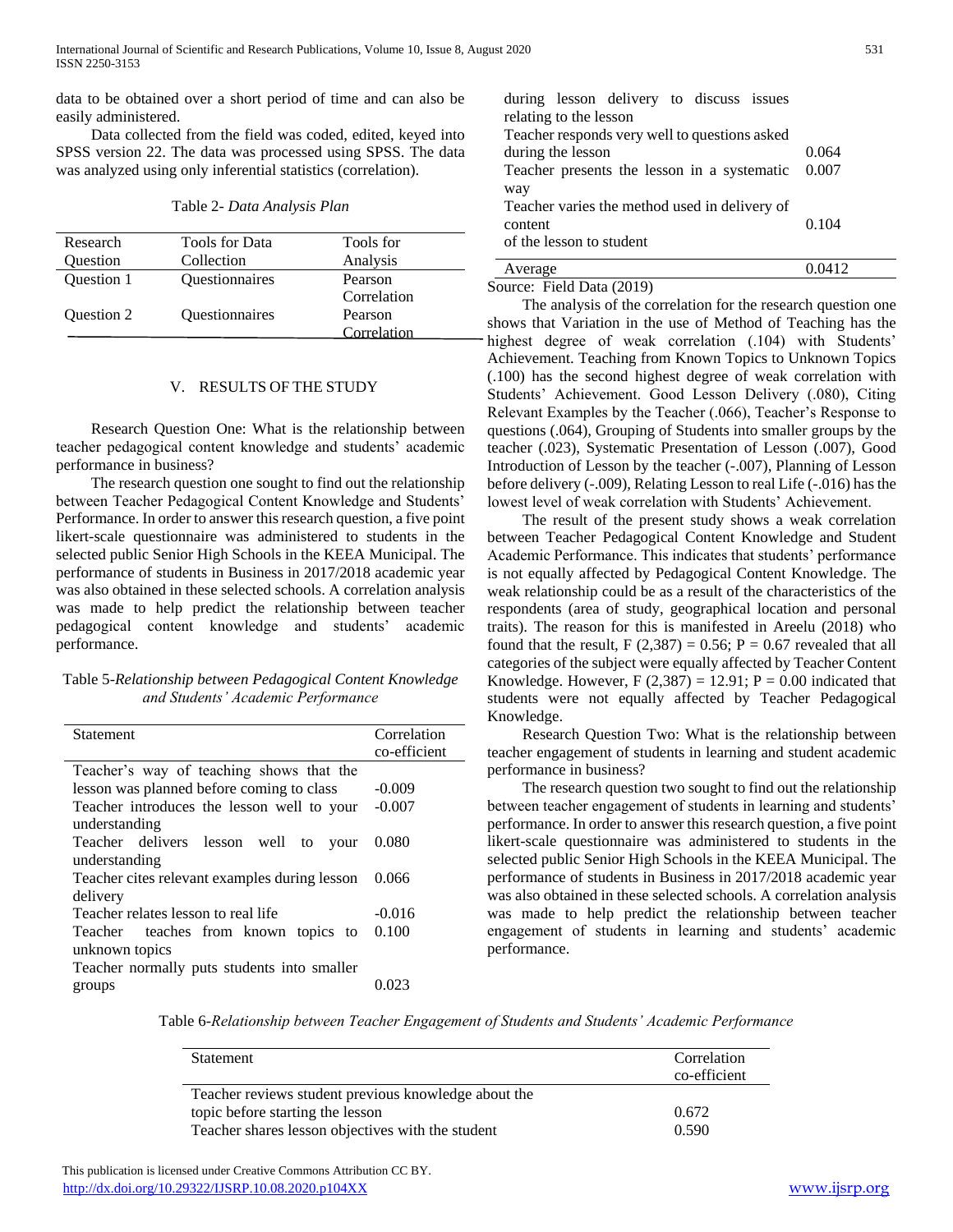| Teacher seeks the views of student about the topic for the lesson          |        |
|----------------------------------------------------------------------------|--------|
|                                                                            | 0.873  |
| Teacher gives ample time during the lesson for student<br>to ask questions | 0.454  |
| Teacher uses appropriate methods of teaching                               |        |
| to engage student during the lesson                                        | 0.791  |
| Teacher encourages student to pay attention during lesson delivery         |        |
|                                                                            | 0.500  |
| Teacher communicates very well during lesson delivery                      | 0.384  |
| Teacher encourages student to ask questions in class                       | 0.563  |
| Teacher engages student very well during the delivery of the lesson        |        |
|                                                                            | 0.832  |
| Teacher always welcome student ideas during lesson delivery                | 0.590  |
| Average                                                                    | 0.6249 |

Source: Field Data (2019)

 The analysis of the correlation of research question two shows that almost all the variables except Teacher Communication with Students have a strong/ moderate relationship with students' achievements. Seeking Students views about the Topic has the highest degree of correlation (.873) with student achievement. Engagement of Students during Lessons (.832), Appropriate Methods used in Students Engagement (.7911), Reviewing Student Previous Knowledge by the Teacher (.672), Sharing of Lesson Objectives with Students (.590), Teacher's Appreciation of Students' Ideas (.590),Teacher Encourages Students to ask Questions (.563), have a strong correlation with Students' Academic Performance. Teacher Encourages Students to pay attention in class (.500), Teacher gives opportunity to students to ask questions (.454) and Teacher communication with students (.384) have moderate level of correlation with students' performance. The results of the present study show a strong correlation between Teacher Engagement of Students and Students' Performance. The reason for this significant relationship is best manifested in Willms et al., (2007) who found that students' engagement in school activities is a major factor in determining students' success in education, hence; teachers need to undergo teacher training courses to obtain the necessary skill to dynamically engage students in classroom activities. Also, Steele, (2003) multilevel analysis showed that behavioral engagement (defined as effort and perseverance in learning) and emotional engagement (defined as sense of belonging) significantly predicted reading performance. The effect of emotional engagement on reading performance was partially mediated through behavioral engagement. Findings from the present study suggested that educators, policy makers, and the research community need to pay more attention to student engagement and ways to enhance it.

 In summary, there is a relationship between the two variables (Pedagogical Content Knowledge and Teacher Student Engagement) and Students' Academic Achievement in Business in the selected public Senior High Schools in KEEA Municipal. However, Pedagogical Content Knowledge has a weak relationship with Students' Academic Performance in Business, while Teacher Student Engagement has a strong/moderate relationship with Students' Academic Performance in Business in the selected public Senior High Schools in KEEA Municipal.

### VI. DISCUSSION

 The main purpose of this study was to examine the relationship that exists between instructional practices and students' achievement in business as a programme, specifically, in the public senior high schools in Komenda/ Edina/Eguafo/Abrem Municipal (KEEA) in the Central Region of Ghana. Findings revealed that Pedagogical Content Knowledge and Students' Academic Performance in Business, the study found that there is a relationship that exists between these two variables, but this relationship was found to be weak. According to the result from the analysis, Pedagogical Content Knowledge of the Teacher was seen as less influence on Students' Performance in Business. On Teacher Engagement of Students and Students' Academic Performance in Business the study found that there is a strong relationship between these two variables. It means Teacher Engagement of Students has more influence on Students' Academic Performance in Business as compared to PCK.

 The study also found that there is a relationship that exists between the use of Instructional Resources and Students' Academic Performance in Business. The relationship between these two variables is a strong one which means that the use of instructional resources has a great influence on students' academic performance in Business.

#### VII. CONCLUSION

 The findings of the study show that there is a relationship between the three variables (Pedagogical Content Knowledge, Teacher Student Engagement and Instructional Resources) and student academic achievement in Business in the selected public Senior High Schools in KEEA Municipal. Though the study found a weak relationship between PCK and students' achievement in Business, it does not necessarily mean that student performance is not totally independent on PCK. The weak relationship could be as a result of the characteristics of the respondents (area of study, geographical location and personal traits).

This publication is licensed under Creative Commons Attribution CC BY. <http://dx.doi.org/10.29322/IJSRP.10.08.2020.p104XX> [www.ijsrp.org](http://ijsrp.org/)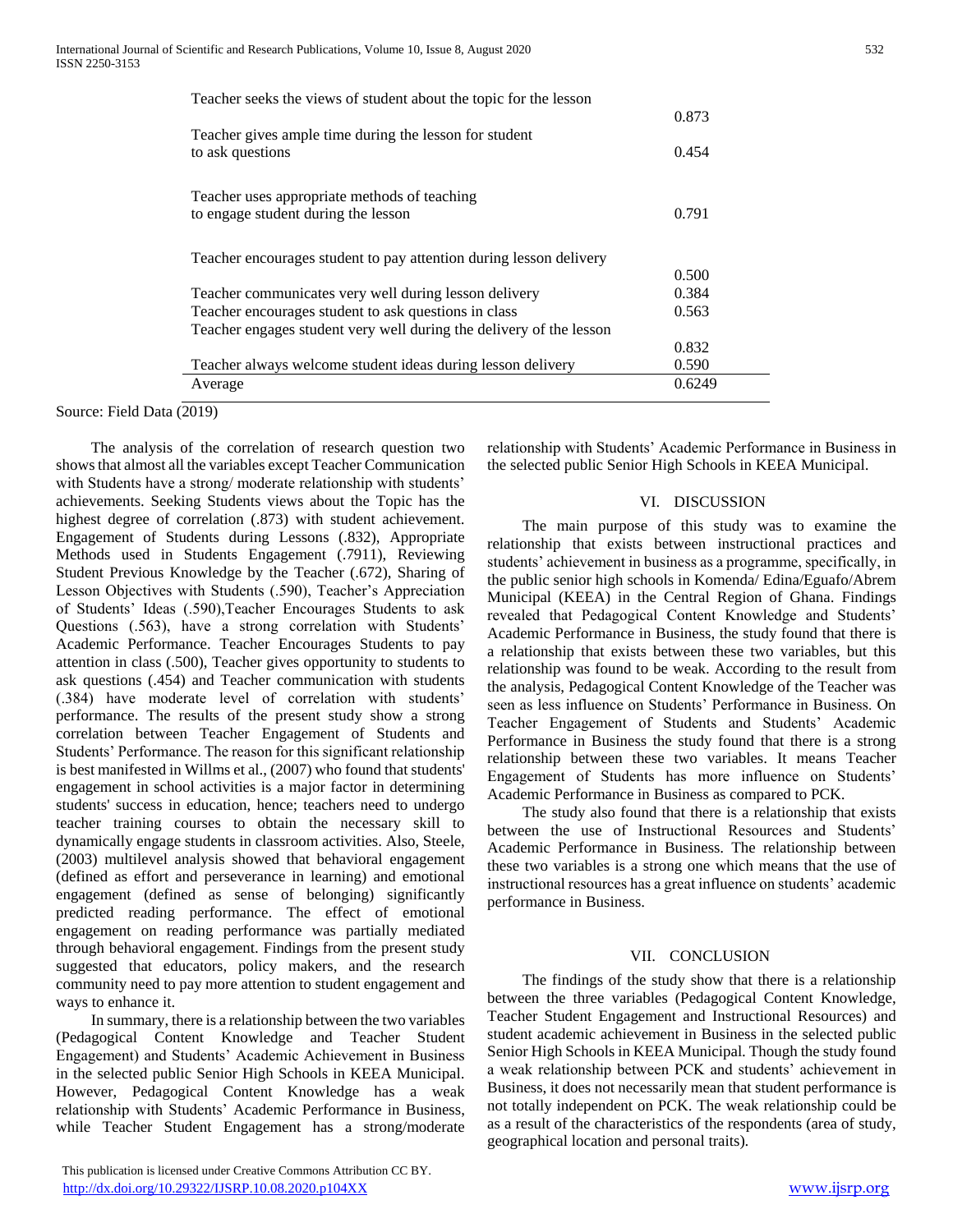Teacher Student Engagement and the use of Instructional Resources have a greater influence on Students Academic Performance and can therefore be concluded that teachers should effectively engage their students during lesson delivery and also adopt the culture of using various instructional resources in their lesson delivery to enhance the performance of students in Business.

#### VIII. RECOMMENDATIONS

 Based on the key findings and the conclusions drawn, the following recommendations are made:

- 1. Policy makers/School Heads should periodically organize workshops and in-service training for teachers to be educated on appropriate teaching styles that can be adopted for the teaching and learning of Business in the Senior High School.
- 2. School Heads should monitor teachers to implement strategies that will involve students in the teaching and learning process, and Teachers should also develop the habit of engaging their students during lesson delivery through crafting of teaching and learning activities in the process of lesson delivery.

#### **REFERENCES**

- [1] Achoka, Odebero, Maiyo & Mualuko. (2007). Human Resource Base. Education Doctoral. Paper 49
- [2] Afe, (2001). Influence of Teachers on Students' Academic Achievement. Electronic Journal for Inclusive Education, 2(1), 4.
- [3] Akani, I. A. (1983). The factors responsible for low enrolment in physics in Government Area. Unpublished bachelors project. University of Ilorin, Ilorin
- [4] Arthur, J. B. (1992). The link between business strategy and industrial relations systems in American steel minimills. ILR Review, 45(3), 488-506.
- [5] Baumert, Bryk, Sebring (2011). Instructional Practices and Characteristics of Teachers. London, Falmer Press.
- [6] Berlin, (2010). Conceptual Distinctions and Organization of Ideas. The Journal of Experimental Education, Vol. 52, No. 3 (Autum, 1994), pp. 121- 125.
- [7] Bietenbeck, (2013). Teaching practices and students' achievement. London, Mayon Press.
- [8] Bucholz, J. L. & Julie L. S. (2009). "Creating a warm and inclusive classroom environment: Planning for All Children to Feel Welcome." Electronic Journal for Inclusive Education, 2(1), 4.
- [9] Burke, K. & Barbara B. S. Required changes in the classroom environment: It's a matter of Design." The Clearing House, Vol. 77, No. 6 (Jul. - Aug., 2004), pp. 236-239.
- [10] Campbell, David E. Voice in the classroom: How an open classroom climate fosters political engagement among adolescents." Political behavior, Vol. 30, No. 4 (Dec., 2008), pp. 437-454.
- [11] Cater, (2010). Students' Academic Achievement. Educational management, administration & leadership,  $3(1)1 -4$ .
- [12] Cheng, Yeun Cheong. "Classroom environment and student affective performance: An Effective profile." The Journal of Experimental Education, Vol. 62, No. 3 (spring, 1994), pp. 221-239.
- [13] Cardwell, Michelle E., "Patterns of relationships between teacher engagement and student engagement" (2011). Education Doctoral. Paper 49.
- [14] Donkor & Asante. (2015). Instructional leadership in basic schools. Accra, Malon Press
- [15] Fischer, Kronz, & Maser. (2012). Teacher Development and Educational Change. London, Falmer Press.
- [16] Ganser, (2000). Teacher professional development. Lewdar Press

 This publication is licensed under Creative Commons Attribution CC BY. <http://dx.doi.org/10.29322/IJSRP.10.08.2020.p104XX> [www.ijsrp.org](http://ijsrp.org/)

- [17] Hill, H. C., Ball, D. L., & Schilling, S. G. (2008). Unpacking pedagogical content knowledge: Conceptualizing and measuring teachers' topic-specific knowledge of students. Journal for Research in Mathematics Education, 39(4), 372-400.
- [18] Hoyle, E. & Wallace, M. (2007), Educational reform: an ironic perspective.
- [19] Educational management, administration & leadership, 35(1) 9– 25.
- [20] Hymel, (2006). Class size issues. Boston: Beacon Press, pp. 100-105
- [21] Isola, O. M. (2010). Effects of standardized and improvised instructional materials on students' academic achievements in secondary school physics. Unpulished M. Ed Thesis, University of Ibadan, Ibadan.
- [22] Janovysky, (2015). Use of instructional resources. Educational management, administration & leadership, 30(1)1 9–24.
- [23] Johnson, T. J. (1972). Professions and Power. London, Macmillan.
- [24] Leithwood, K. (1992). The principal's role in teacher development. London, Mayon Press.
- [25] Linn, R. L. (1999). Validity standards and principles on equity in educational testing and assessment. In A. L. Nettles  $\&$  M. T. Nettles, (Eds.), Measuring up: Challenges minorities face in educational assessment (pp. 13-31). Boston: Kluwer.
- [26] Lipowsky, Abrin, Ledar. (2009). Impact of teacher characteristics and Instruction. Journal of educational psychology, 90, 34–35.
- [27] McCabe, D. L., & Pavela, G. (1997). The principled pursuit of academic integrity. AAHE Bulletin, 50(4), 11-12.
- [28] Meador, (2017). Classroom Assessment Practices. Ibadan Press.
- [29] Miller, (2010). The Effect of Classroom environment. London, lanther Press.
- [30] Morgan, Chrish & Donnel. (2008). Instructional practices that helps first grade students. The elementary school journal, 10(2), 12-16.
- [31] Nias, J. (1985). Reference groups in primary teaching: talking, listening and identity. In S.J. Ball, & I.F. Goodson (eds) Teachers' lives and careers Lewes, Falmer Press.
- [32] Oladejo, M. A., Olosunde, G. R., Ojebisi, A. O., & Isola, O. M., (2011). Instructional materials and students' academic achievement in physics: some policy implications. European Journal of Humanities and Social Sciences, 2(1), ISSN 2220-9425.
- [33] Onsumu, Muthaka, Ngware & Kosembei. (2006). Teacher Factors Influencing Students' Academic Performance in Secondary Schools. Falmer Press.
- [34] Osei-Mensah, F. (2012). Factors that Influence the Performance in General Knowledge in Art of Senior High School Students in Abura Asebu Kwamankese District in the Central Region (Doctoral dissertation).
- [35] Park, S., & Oliver, J. S. (2008). National Board Certification (NBC) as a catalyst for teachers' learning about teaching: the effects of the NBC process on candidate Teachers' PCK development. Journal of Research in Science Teaching, 45(7), 812–834.
- [36] Rongrong, Gend & Sach. (2016). Teacher support and motivation. The Education association. 47(3), 46-50.
- [37] Sanders, (1997). Factors influencing student learning. Journal of educational psychology, 70 31–35.
- [38] Sherman, Kumbi & Fada. (2008). Teacher Quality Issues. The Education association. 12(3), 4-5.
- [39] Staub, F. C., & Stern, E. (2002). The nature of teachers' pedagogical content beliefs matters for students' achievement gains: Quasi-experimental evidence from elementary mathematics. Journal of educational psychology, 94, 344– 355.
- [40] Steele, C. (2003). Stereotype threat and African-American student achievement. In T. Perry, C. Steele & A. G. Hilliard (Eds.), Young, gifted, and black: Promoting high achievement among African-American students. Boston: Beacon Press, pp. 109-130.
- [41] Taylor, C.S. & Lee, Y. (2012). Gender DIF in tests with mixed item formats. Applied measurement in education, 25, 246-280.
- [42] Taylor, B., Pearson, D., Clark, K., & Walpole, S. (2000). Effective schools and accomplished teachers: Lessons about primary-grade reading instruction in low-income schools. The elementary school journal, 101(2), 121-165
- [43] Taylor, (2007). Effects of classroom factors. The elementary school journal, 20(2), 11-15